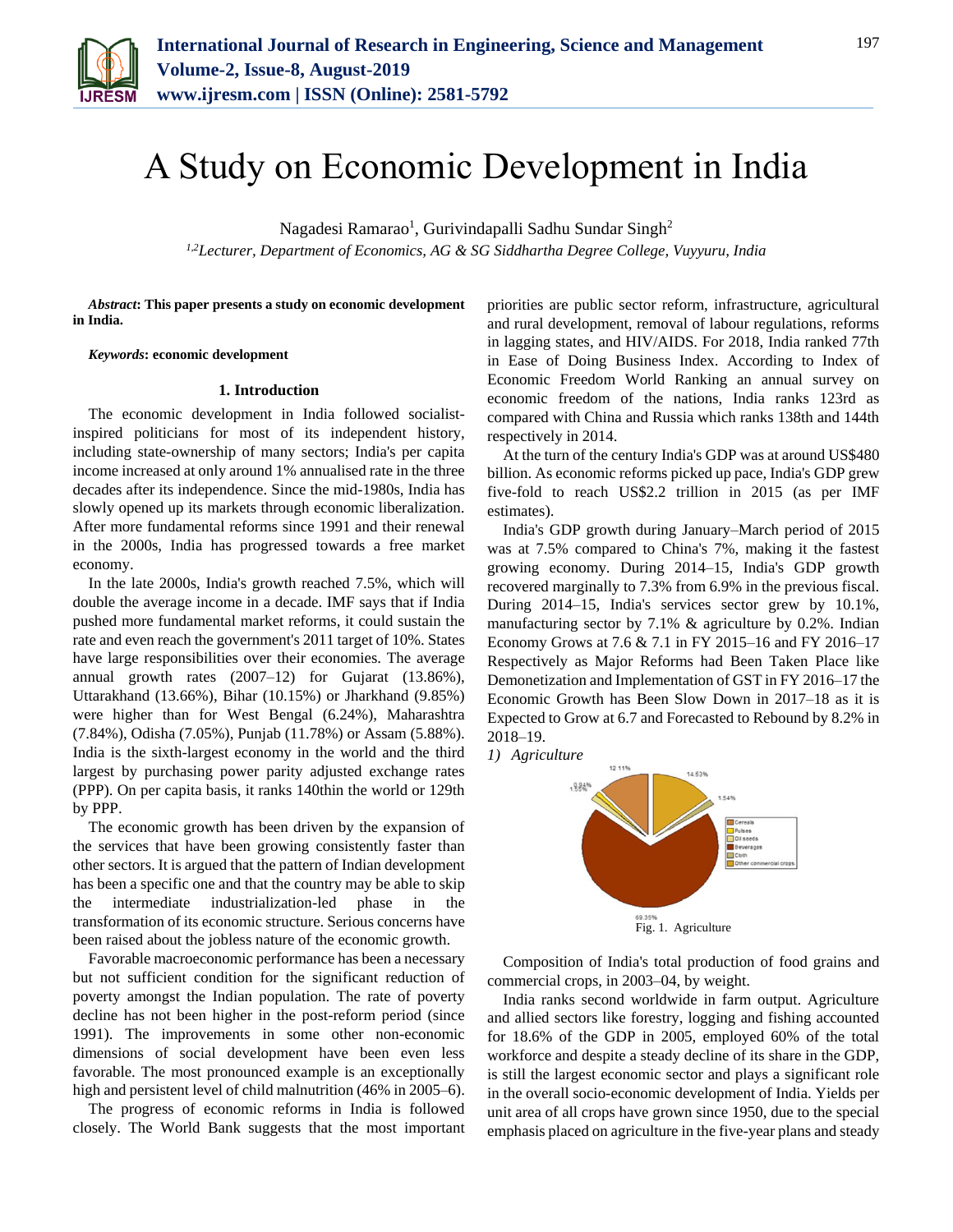

improvements in irrigation, technology, application of modern agricultural practices and provision of agricultural credit and subsidies since the green revolution.

India is the largest producer in the world of milk, cashew nuts, coconuts, tea, ginger, turmeric and black pepper. It also has the world's largest cattle population (193 million). It is the second largest producer of wheat, rice, sugar, groundnut and inland fish. It is the third largest producer of tobacco. India accounts for 10% of the world fruit production with first rank in the production of banana and sapota, also known as chiku.

The required level of investment for the development of marketing, storage and cold storage infrastructure is estimated to be huge. The government has implemented various schemes to raise investment in marketing infrastructure. Amongst these schemes are Construction of Rural Go downs, Market Research and Information Network, and Development / Strengthening of Agricultural Marketing Infrastructure, Grading and Standardization.

Main problems in the agricultural sector, as listed by the World Bank, are:

- India's large agricultural subsidies are hampering productivity-enhancing investment.
- Overregulation of agriculture has increased costs, price risks and uncertainty.
- Government interventions in labour, land, and credit markets.
- Inadequate infrastructure and services.

# *2) Research and development*

The Indian Agricultural Research Institute (IARI), established in 1905, was responsible for the research leading to the "Indian Green Revolution" of the 1970s. The Indian Council of Agricultural Research (ICAR) is the apex body in kundiure and related allied fields, including research and education. The Union Minister of Agriculture is the President of the ICAR. The Indian Agricultural Statistics Research Institute develops new techniques for the design of agricultural experiments, analyses data in agriculture, and specializes in statistical techniques for animal and plant breeding.

# *B. Industrial output*



Fig. 2. An industrial zone near Mumbai, India

An industrial zone near Mumbai, India. India is tenth in the world in factory output. Manufacturing sector in addition to mining, quarrying, electricity and gas together account for 27.6% of the GDP and employ 17% of the total workforce. Economic reforms introduced after 1991 brought foreign

| Table 1         |                   |  |  |  |  |  |  |
|-----------------|-------------------|--|--|--|--|--|--|
| GDP growth rate |                   |  |  |  |  |  |  |
| Year            | Growth (real) (%) |  |  |  |  |  |  |
| 2000            | 3.841             |  |  |  |  |  |  |
| 2001            | 4.824             |  |  |  |  |  |  |
| 2002            | 3.804             |  |  |  |  |  |  |
| 2003            | 7.86              |  |  |  |  |  |  |
| 2004            | 7.923             |  |  |  |  |  |  |
| 2005            | 7.923             |  |  |  |  |  |  |
| 2006            | 8.061             |  |  |  |  |  |  |
| 2007            | 7.661             |  |  |  |  |  |  |
| 2008            | 3.087             |  |  |  |  |  |  |
| 2009            | 7.862             |  |  |  |  |  |  |
| 2010            | 8.498             |  |  |  |  |  |  |
| 2011            | 5.241             |  |  |  |  |  |  |
| 2012            | 5.456             |  |  |  |  |  |  |
| 2013            | 6.386             |  |  |  |  |  |  |
| 2014            | 7.41              |  |  |  |  |  |  |
| 2015            | 7.996             |  |  |  |  |  |  |
| 2016            | 8.17              |  |  |  |  |  |  |
| 2017            | 7.168             |  |  |  |  |  |  |

competition, led to privatization of certain public sector industries, opened up sectors hitherto reserved for the public sector and led to an expansion in the production of fast-moving consumer goods. In recent years, Indian cities have continued to liberalize, but excessive and burdensome business regulations remain a problem in some cities, like Kochi and Kolkata.

Post-liberalization, the Indian private sector, which was usually run by oligopolies of old family firms and required political connections to prosper was faced with foreign competition, including the threat of cheaper Chinese imports. It has since handled the change by squeezing costs, revamping management, focusing on designing new products and relying on low labour costs and technology.

## *C. Services*

India is fifteenth in services output. Service industry employ English-speaking Indian workers on the supply side and on the demand side, has increased demand from foreign consumers interested in India's service exports or those looking to outsource their operations. India's IT industry, despite contributing significantly to its balance of payments, accounts for only about 1% of the total GDP or 1/50th of the total services.

During the Internet bubble that led up to 2000, heavy investments in undersea fibre-optic cables linked Asia with the rest of the world. The fall that followed the economic boom resulted in the auction of cheap fiber optic cables at one-tenth of their original price. This development resulted in widely available low-cost communications infrastructure. All of these investments and events, not to mention a swell of available talent, resulted in India becoming almost overnight the centre for outsourcing of Business process. Within this sector and events, the ITES-BPO sector has become a big employment generator especially amongst young college graduates. The number of professionals employed by IT and ITES sectors is estimated at around 1.3 million as of March 2006. Also, Indian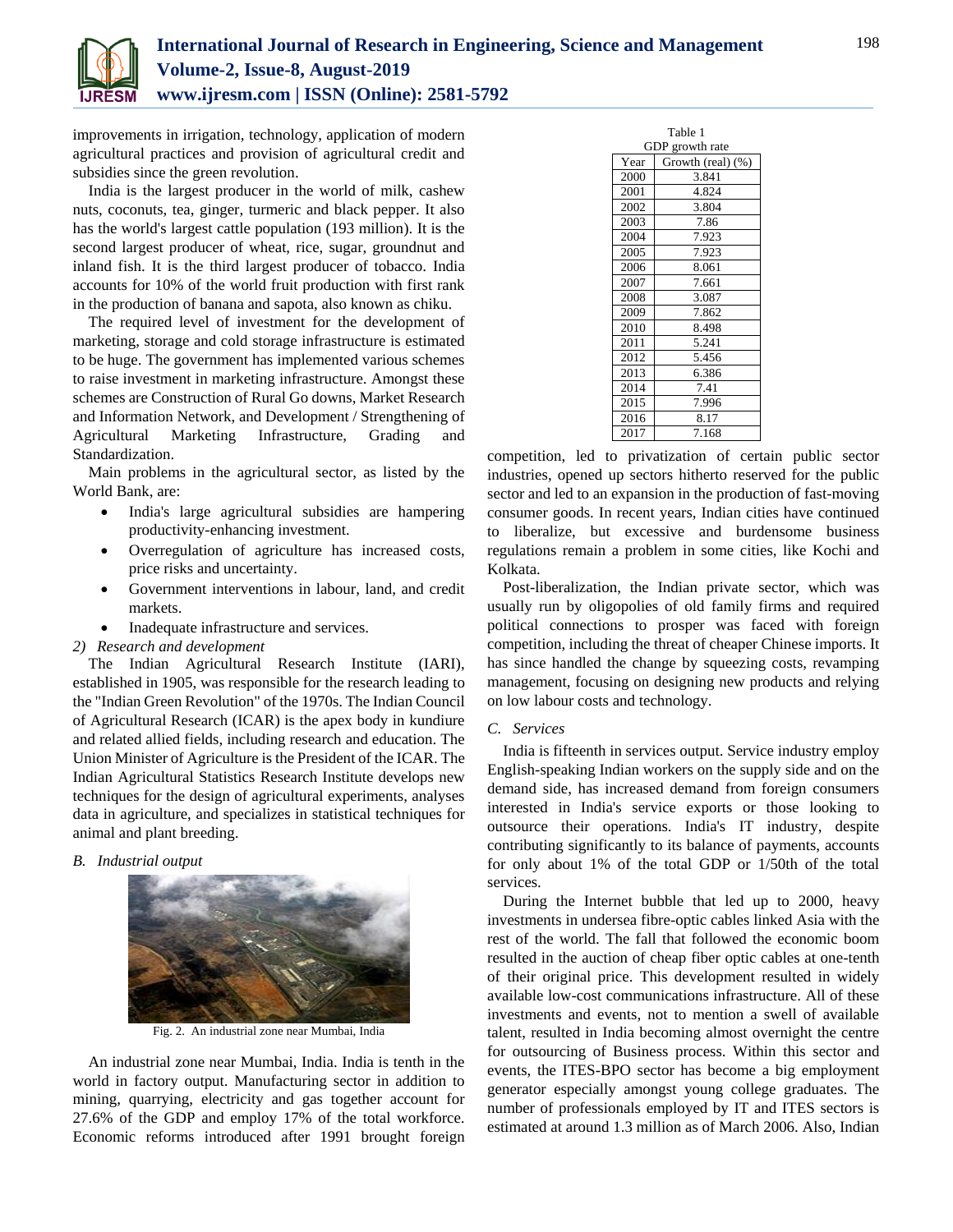

Table 2

|            |                                 |                           | Companies                     |              |              |              |              |
|------------|---------------------------------|---------------------------|-------------------------------|--------------|--------------|--------------|--------------|
| World Rank | Company                         | Logo                      | Industry                      | Revenue      | Profits      | Assets       | Market Value |
|            |                                 |                           |                               | (billion \$) | (billion \$) | (billion \$) | (billion \$) |
| 142        | <b>Reliance Industries</b>      |                           | Oil & Gas Operations          | 71.7         | 3.7          | 76.6         | 42.9         |
| 152        | State Bank of India             |                           | Banking                       | 40.8         | 2.3          | 400.6        | 33           |
| 183        | Oil and Natural Gas Corporation |                           | Oil & Gas Operations          | 28.7         | 4.4          | 59.3         | 43.7         |
| 263        | <b>Tata Motors</b>              |                           |                               | 42.3         | 2.7          | 34.7         | 28.8         |
| 283        | <b>ICICI Bank</b>               | <i><u>FICICI Bank</u></i> | Banking                       | 14.2         | 1.9          | 124.8        | 30           |
| 431        | <b>NTPC</b>                     | एनरीपीसी<br>NTPC          | <b>Utilities</b>              | 12.9         | 1.9          | 35.4         | 20.2         |
| 463        | <b>Tata Steel</b>               | <b>TATA STEEL</b>         | Materials                     | 32.77        | 3.08         | 31.16        | 2.46         |
| 349        | Indian Oil Corporation          |                           | Oil & Gas Operations          | 74.3         | 1.2          | 44.7         | 14.6         |
| 485        | <b>HDFC</b>                     |                           | Banking                       | 8.4          | 1.4          | 84.3         | 41.6         |
| 485        | <b>TCS</b>                      |                           | <b>Information Technology</b> | 15.1         | 3.5          | 11           | 80.3         |

IT-ITES is estimated to have helped create an additional 3 million job opportunities through indirect, induced and in helpful manner have created employment.

#### *D. GDP growth rate*

Since the economic liberalization of 1991, India's GDP has been growing at a higher rate. The following table has been collected from public data archives with data from the World Bank:

GDP growth rate is unequal within India. For the year 2015– 16, GDP growth rates of Andhra Pradesh (10.99%), Bihar (10.27%) and Madhya Pradesh (10.16%) were higher than Maharashtra (8%), Odisha (6.16%) and Punjab (5.96%).

## *E. Companies*

47 Indian companies were listed in the Forbes Global 2000 ranking for 2015. The 10 leading companies are given in table 2.

## *F. India's resource consumption*

## *1) Oil*

India consumes the second-largest amount of oil in the Asia-Pacific region behind China. The combination of rising oil consumption and fairly unwavering production levels leaves India highly dependent on imports to meet the consumption needs.

## *2) Natural gas*

As per the Oil and Gas Journal, India had 38 trillion cubic feet  $(1.1 \times 1012 \text{ m}^3)$  of confirmed natural gas reserves in 2004.

India imports small amounts of natural gas. In 2004, India consumed about  $1,089\times109$  cu ft  $(3.08\times1010 \text{ m}^3)$  of natural gas, the first year in which the country showed net natural gas imports. During 2004, India imported 93×109 cu ft (2.6×109 m3) of liquefied natural gas (LNG) from Qatar.

As in the oil sector, India's state-owned companies account for the bulk of natural gas production. ONGC and Oil India Ltd. (OIL) are the leading companies with respect to production volume, whilst some foreign companies take part in upstream developments in joint-ventures and production sharing contracts (PSCs). Reliance Industries, a privately owned Indian company, will also have a bigger role in the natural gas sector

as a result of a large natural gas find in 2002 in the Krishna Godavari basin.

The Gas Authority of India Ltd. (GAIL) holds an effective control on natural gas transmission and allocation activities. In December 2006, the Minister of Petroleum and Natural Gas issued a new policy that allows foreign investors, private domestic companies, and national oil companies to hold up to 100% equity stakes in pipeline projects. Whilst GAIL's domination in natural gas transmission and allocation is not ensured by statute, it will continue to be the leading player in the sector because of its existing natural gas infrastructure.

#### *G. Issues*

#### *1) Regulation, public sector, corruption*

India ranked 77 on the Ease of Doing Business Index in 2018, compared with 137 for Pakistan, 46 for People's Republic of China, 146 for Nigeria, 109 for Brazil, and 73 for Indonesia.



Fig. 3. Regulation, public sector, corruption

Extent of corruption in Indian states, as measured in a 2005 study by Transparency International India. (Darker regions are more corrupt)

Corruption in many forms has been one of the pervasive problems affecting India. For decades, the red tape, bureaucracy and the Licence Raj that had strangled private enterprise. The economic reforms of 1991 cut some of the worst regulations that had been used in corruption.

Corruption is still large. A 2005 study by Transparency International (TI) India found that more than half of those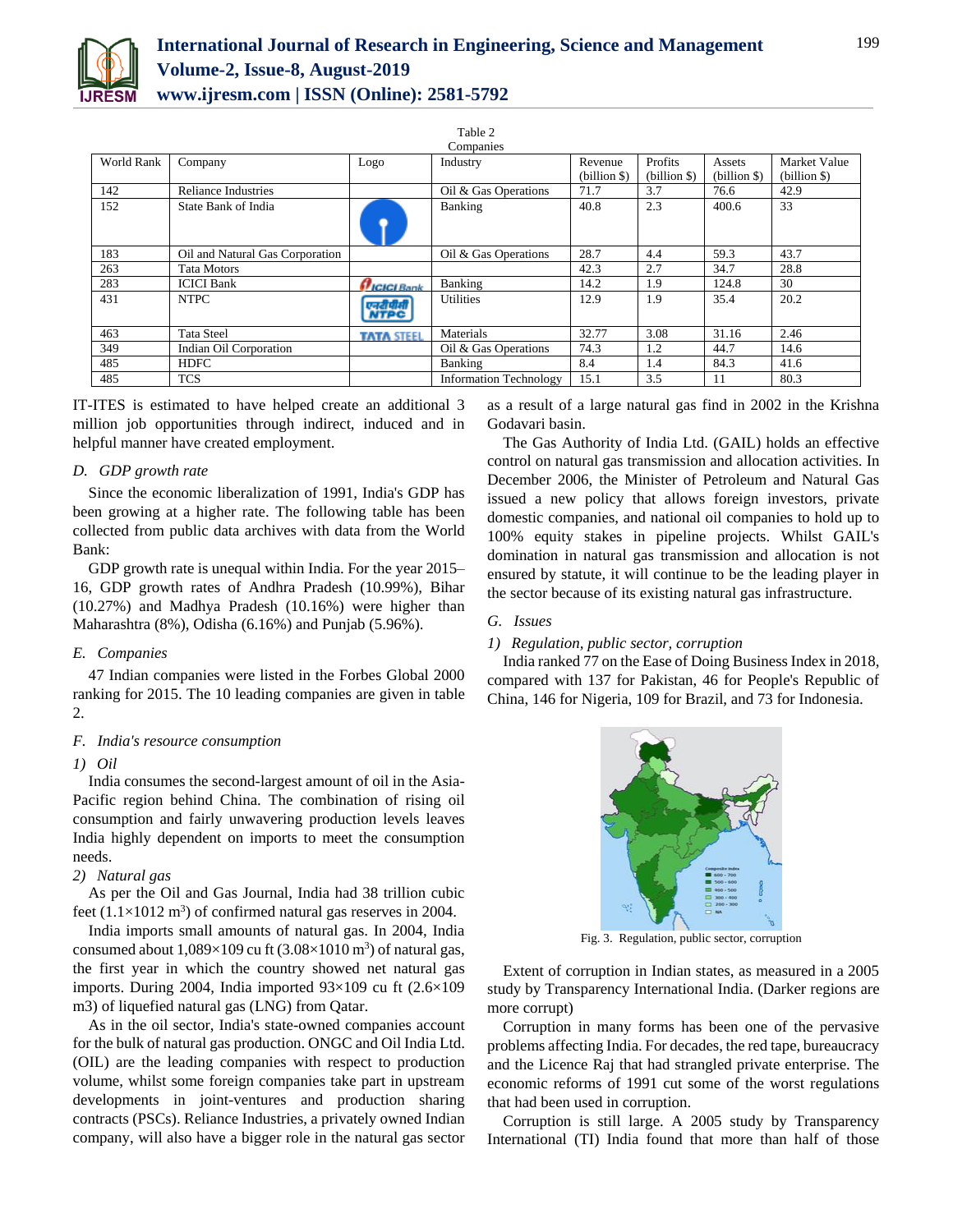

surveyed had firsthand experience of paying a bribe or peddling influence to get a job done in a public office. The chief economic consequences of corruption are the loss to the exchequer, an unhealthy climate for investment and an increase in the cost of government-subsidized services. The TI India study estimates the monetary value of petty corruption in 11 basic services provided by the government, like education, healthcare, judiciary, police, etc., to be around ₹211 billion (US\$3.1 billion). India still ranks in the bottom quartile of developing nations in terms of the ease of doing business, and compared with China, the average time taken to secure the clearances for a startup or to invoke bankruptcy is much greater.

The Right to Information Act (2005) and equivalent acts in the states, that require government officials to furnish information requested by citizens or face punitive action, computerization of services and various central and state government acts that established vigilance commissions have considerably reduced corruption or at least have opened up avenues to redress grievances. The 2006 report by Transparency International puts India at 70th place and states that significant improvements were made by India in reducing corruption.

## *2) Employment*

India's labour force is growing by 2.5% every year, but employment is growing only at 2.3% a year. Official unemployment exceeds 9%. Regulation and other obstacles have discouraged the emergence of formal businesses and jobs. Almost 30% of workers are casual workers who work only when they are able to get jobs and remain unpaid for the rest of the time. Only 10% of the workforce is in regular employment. India's labour regulations are heavy even by developing country standards and analysts have urged the government to abolish them.

From the overall stock of an estimated 458 million workers, 394 million (86%) operate in the unorganised sector (of which 63% are self-employed) mostly as informal workers. There is a strong relationship between the quality of employment and social and poverty characteristics. The relative growth of informal employment was more rapid within the organised rather than the unorganised sector. This informalisation is also related to the flexibilisation of employment in the organised sector that is suggested by the increasing use of contract labour by employers in order to benefit from more flexible labour practices.

Children under 14 constitute 3.6% of the total labour force in the country. Of these children, 9 out of every 10 work in their own rural family settings. Around 85% of them are engaged in traditional agricultural activities. Less than 9% work in manufacturing, services and repairs. Child labour is a complex problem that is basically rooted in poverty. The Indian government is implementing the world's largest child labour elimination program, with primary education targeted for  $\approx 250$ million. Numerous non-governmental and voluntary organisations are also involved. Special investigation cells have

been set up in states to enforce existing laws banning employment of children (under 14) in hazardous industries. The allocation of the Government of India for the eradication of child labour was US\$10 million in 1995–96 and US\$16 million in 1996–97. The allocation for 2007 is US\$21 million. *3) Environmental degradation*

About 1.2 billion people in developing nations lack clean, safe water because most household and industrial wastes are dumped directly into rivers and lakes without treatment. This contributes to the rapid increase in waterborne diseases in humans. Out of India's 3119 towns and cities, just 209 have partial treatment facilities, and only 8 have full wastewater treatment facilities (WHO 1992). 114 cities dump untreated sewage and partially cremated bodies directly into the Ganges River. Downstream, the untreated water is used for drinking, bathing, and washing. This situation is typical of many rivers in India as well as other developing countries. Globally, but especially in developing nations like India where people cook with fuelwood and coal over open fires, about 4 billion humans suffer continuous exposure to smoke. In India, particulate concentrations in houses are reported to range from 8,300 to 15,000 μg/m3, greatly exceeding the 75 μg/m3 maximum standard for indoor particulate matter in the United States. Changes in ecosystem biological diversity, evolution of parasites, and invasion by exotic species all frequently result in disease outbreaks such as cholera which emerged in 1992 in India. The frequency of AIDS/HIV is increasing. In 1996, about 46,000 Indians out of 2.8 million (1.6% of the population) tested were found to be infected with HIV.

#### *4) Effect on women*

Economic development in India has had a varying effect on women depending on their age, education, and location. Traditionally in India women's role is in the household. As girls they are raised to work for and better their family. Their work, therefore, mostly consists of household duties and is not a part of the formal economy. Because of this India consistently compares poorly to other countries as far as female employment rates. Currently India ranks 11th from the bottom in female labor participation out of the 131 countries with data available. In addition, women who do work experience discrimination; on average they make 62% of what their male counterparts make for the same position.

Since the 1990s there has been significant economic growth and expansion in India, this has had an effect on how women operate in the workforce there. Women's labor force participation has actually fallen from 37% in 2004–2005 to 27% in 2009–2019. So with the recent economic growth and development in India, the country has not seen an equal overall growth in jobs for women. This can be broken down further, however, because certain demographics of women in India have seen job rates decline while some have actually seen them rise. Informal work, which is not included in job rate percentages, has risen for poor, rural, uneducated women while their formal job rate has declined; Microcredit and social help groups have